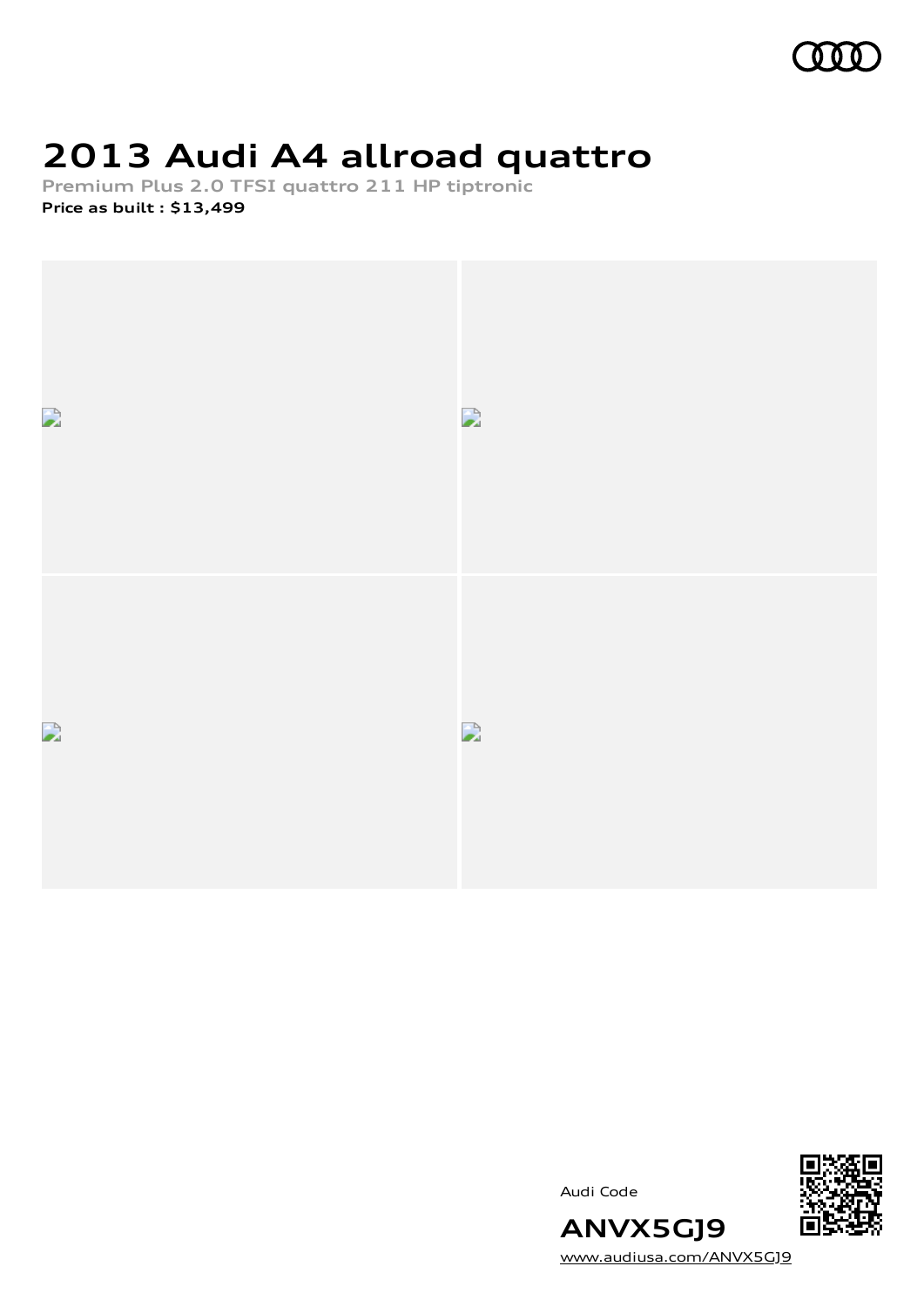# **Summary**

#### **Audi 2013 Audi A4 allroad quattro**

Premium Plus 2.0 TFSI quattro 211 HP tiptronic

**Price as buil[t](#page-10-0)** \$13,499

#### **Exterior colour**

Ibis White

 $\overline{\phantom{a}}$ 

#### **Further Information**

|                 | N٥            |
|-----------------|---------------|
| Mileage         | 150,250 miles |
| Type of vehicle | Used car      |

**Warranty**

#### **Interior colour**

#### **Technical Specifications**

| Engine type                  | Four-cylinder                                 |
|------------------------------|-----------------------------------------------|
| stroke                       | Displacement/Bore and 1,984/82.5 x 92.8 cc/mm |
| Max. output                  | $({1})/{2}$ HP                                |
| Torque                       | /{1} lb-ft@rpm                                |
| Top track speed              | 130 mph mph                                   |
| Acceleration (0 - 60<br>mph) | 6.5 seconds seconds                           |

#### **Audi Code** ANVX5GJ9

**Your configuration on www.audiusa.com** [www.audiusa.com/ANVX5GJ9](https://www.audiusa.com/ANVX5GJ9)

**Commission number** 971d5af90a0e09a92577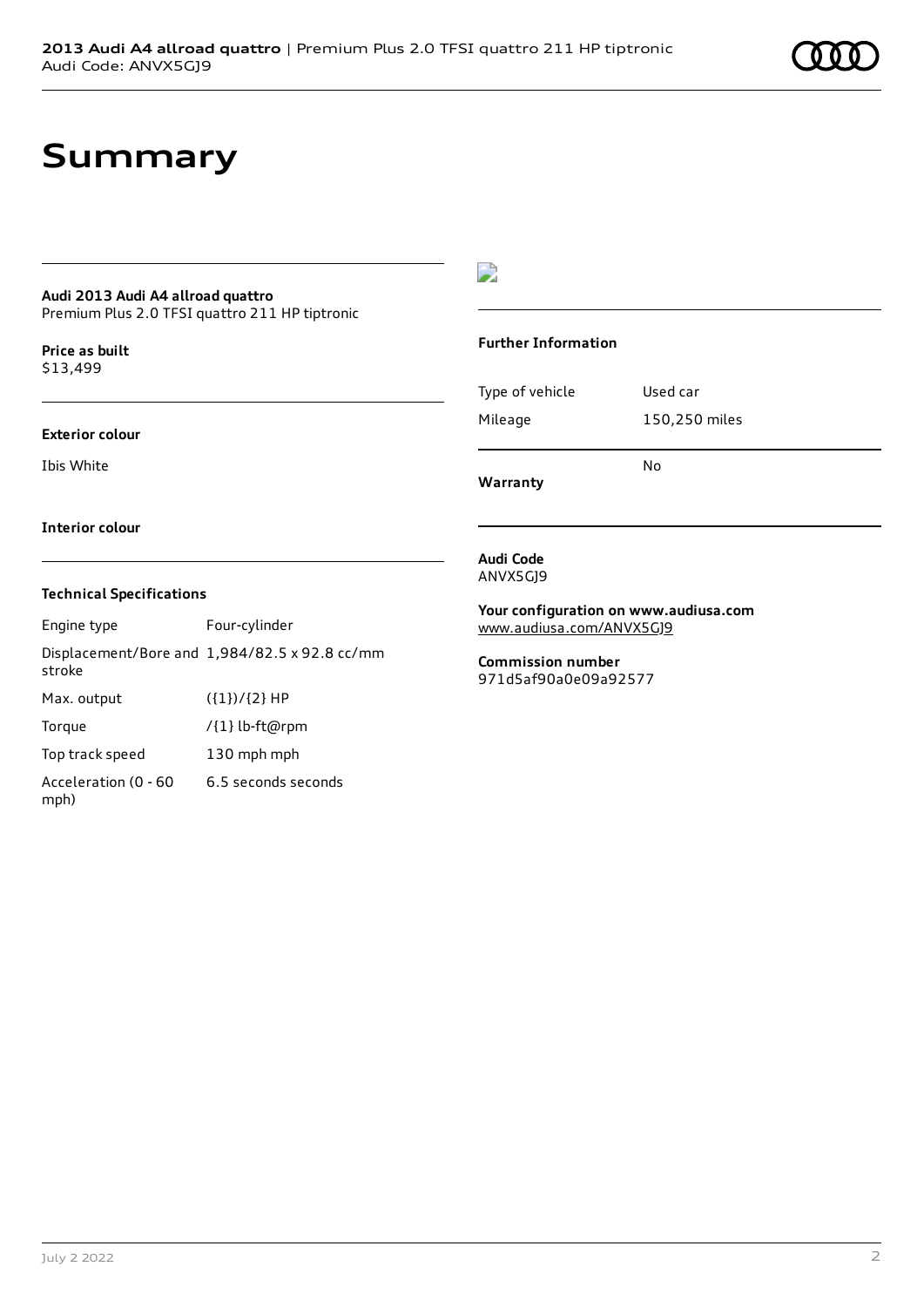# **Equipment**

Ibis White

Garage door opener (HomeLink®)

Power–folding, power–adjustable, auto–dimming, heated side mirrors with memory

Xenon plus headlights with LED daytime running light technology

Audi automatic headlamp leveling

LED taillight technology

Aluminum trim around exterior windows

Three-zone automatic climate control

Auto-dimming interior mirror with compass

Power trunk open/close and hands-free release









**(1/2)**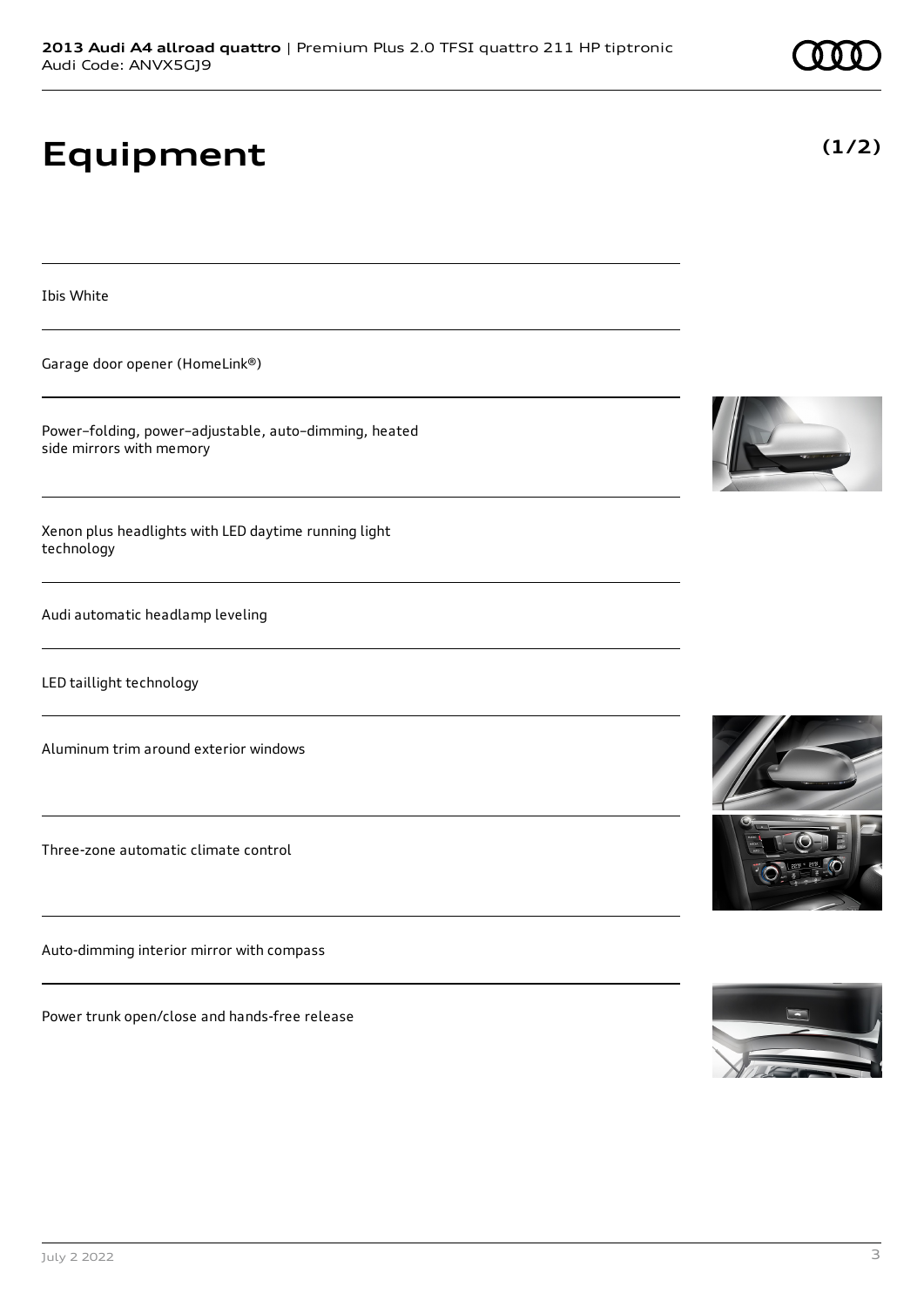# **Equipment**

Split folding 60/40 rear seatbacks

Heated front seats

Audi music interface with iPod® integration

Driver information system

Bluetooth® wireless technology preparation for mobile phone



**(2/2)**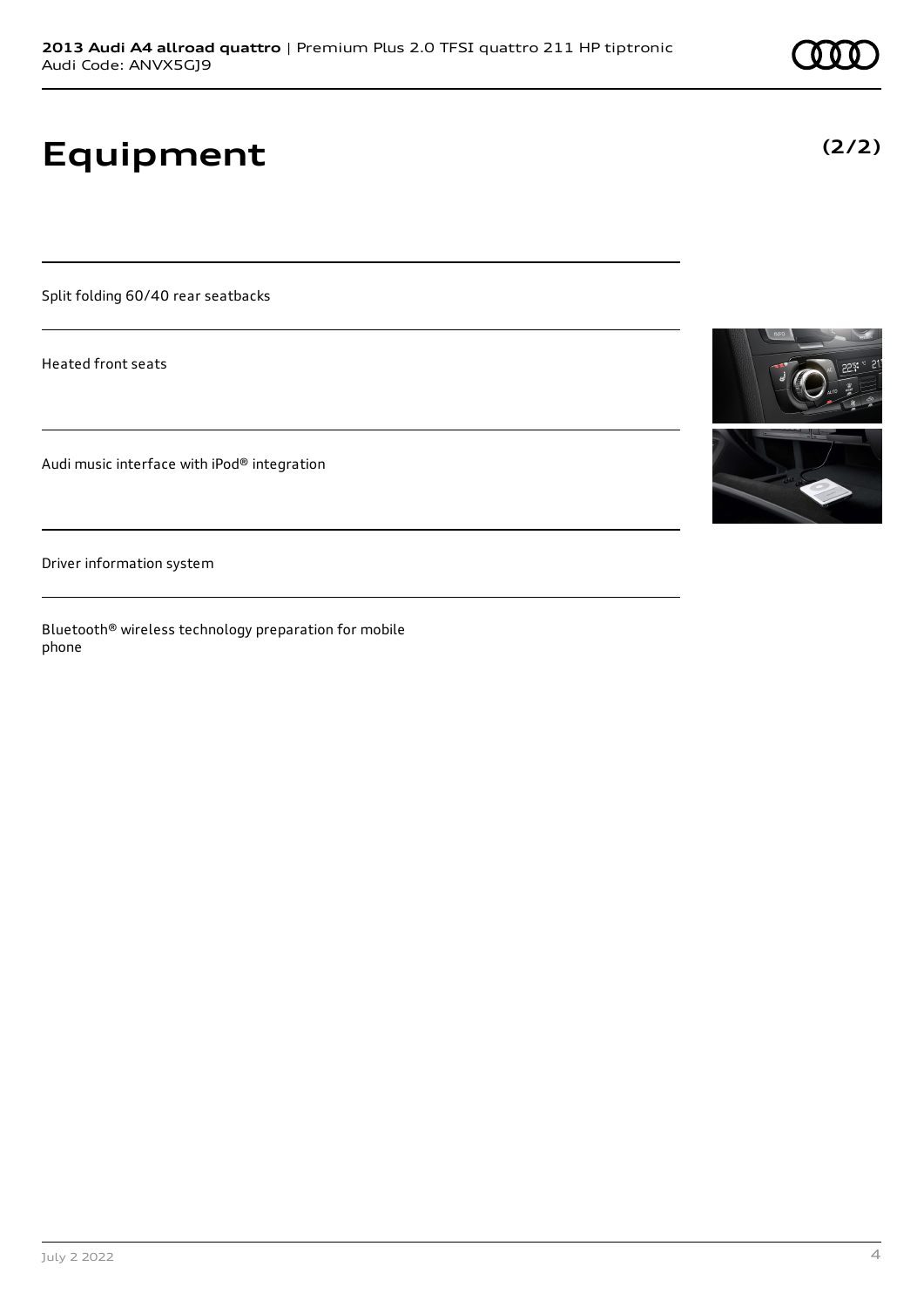# **Standard features**

## **Safety and Security**

| 4UB | Driver and front passenger dual-stage<br>airbags, thorax side airbags and Sideguard®<br>head curtain airbags |
|-----|--------------------------------------------------------------------------------------------------------------|
| UH1 | Electromechanical parking brake                                                                              |
| 8T1 | Cruise control with coast, resume and<br>accelerate features                                                 |
| 7K6 | Tire-pressure monitoring system                                                                              |
| 4X3 | Missing text.                                                                                                |
| 8N6 | Automatic headlights                                                                                         |
| 412 | Power central locking system with safety<br>unlock feature if airbags deploy                                 |
| 3B7 | Lower Anchorage and Tethers for Children<br>(LATCH) in rear seats                                            |

| <b>Interior</b>  |                                                        |
|------------------|--------------------------------------------------------|
| 6E3              | Folding front center armrest with adjustable<br>height |
| 5XF              | Dual front sun visors with lighted vanity<br>mirrors   |
| N <sub>1</sub> F | leather seating surfaces                               |
| 5MU              | Aluminum Trigon inlay                                  |
|                  |                                                        |

## **Infotainment and Driver Assistance**

| 9VD. | Audi concert radio with ten speakers and<br>single CD player with MP3 playback capability |
|------|-------------------------------------------------------------------------------------------|
| 8UO  | Missing text.                                                                             |

## **Exterior**

| 1D <sub>8</sub>  | Class 1 trailer hitch preparation (wiring) |
|------------------|--------------------------------------------|
| 1S1              | Tool kit in storage compartment in trunk   |
| 1 <sub>RP</sub>  | Class 1 trailer hitch preparation (wiring) |
| H <sub>2</sub> D | 245/45 all-season tires, allroad exclusive |
| CS <sub>1</sub>  | 18" 5-arm-rotor design wheels              |

## **Interior**

| QE1 | Storage nets in backs of front seats                         |
|-----|--------------------------------------------------------------|
| 3FU | Panoramic sunroof                                            |
| 6N) | Standard molded headlining                                   |
| QQ1 | Interior lights in overhead console with front<br>map lights |
| 2ZQ | Four-spoke multifunction steering wheel                      |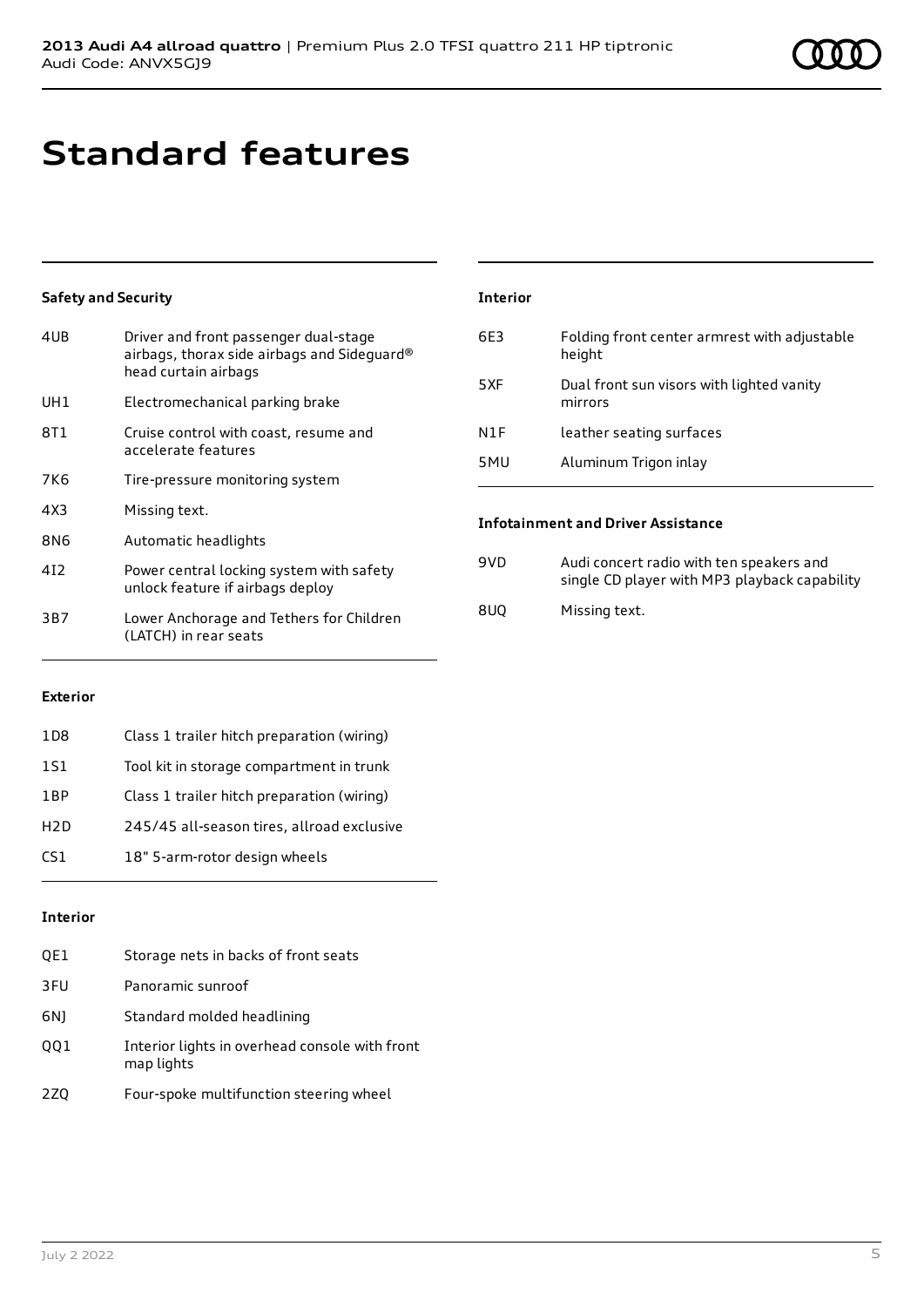# **Dealer remarks**

Shop the Largest selection of Audi Vehicles in Utah at Audi Salt Lake City. Audi Salt Lake City has been providing the great state of Utah with esteemed care and service since 1969! Visit us online today at www.audisaltlakecity.com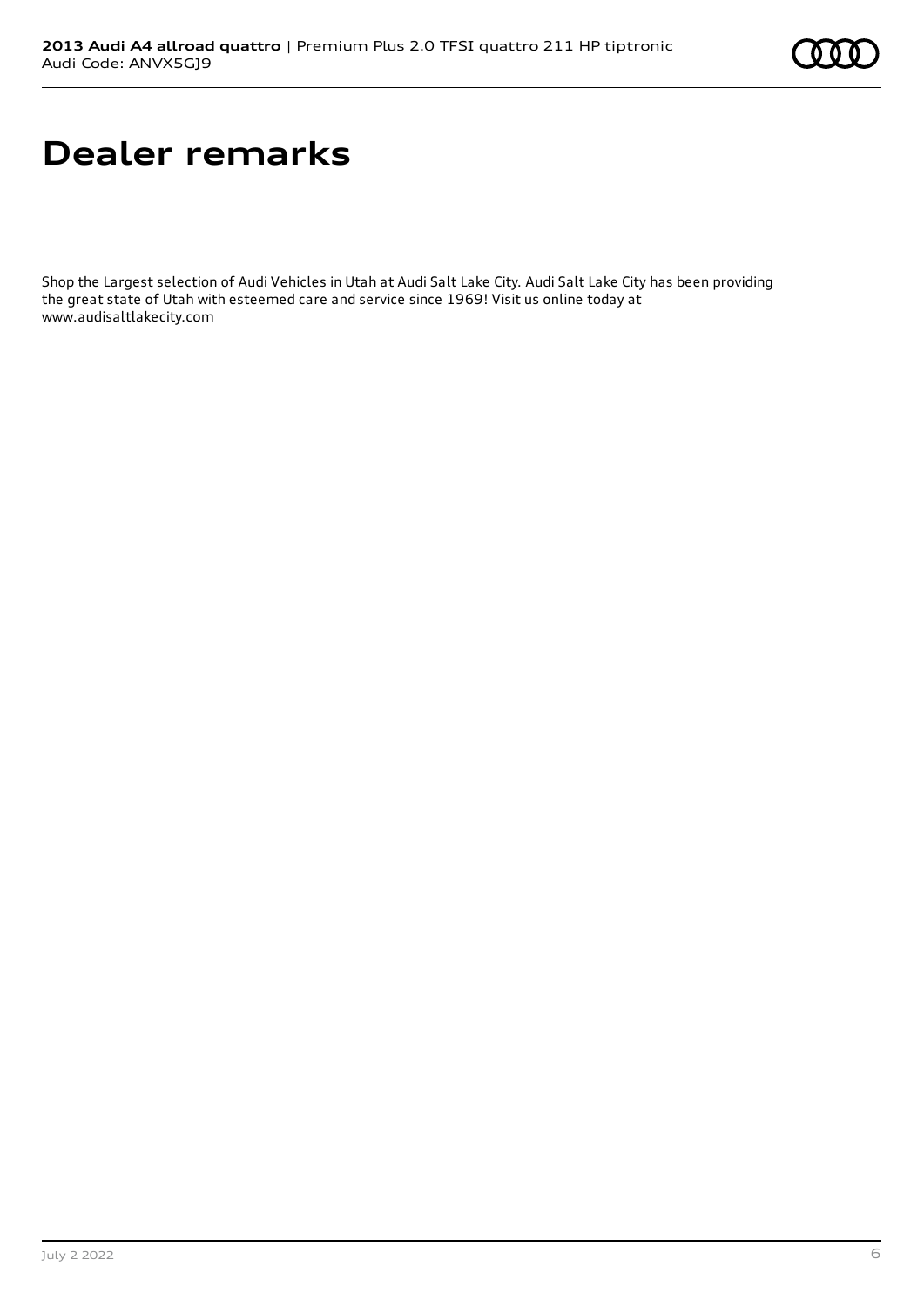# **Technical Specifications**

**(1/2)**

## **Engineering | Performance**

| Engine type                                 | Four-cylinder                                 |
|---------------------------------------------|-----------------------------------------------|
| Acceleration (0 - 60<br>mph)                | 6.5 seconds seconds                           |
| Max. output                                 | $({1})/{2}$ HP                                |
| Engine block                                | Cast-iron                                     |
| Induction/fuel injection Turbocharged/TFSI® |                                               |
| Cylinder head                               | Aluminum-alloy                                |
| Max. output ps/hp                           | 211 @ 4,300 @ rpm                             |
| stroke                                      | Displacement/Bore and 1,984/82.5 x 92.8 cc/mm |
| Top track speed                             | 130 mph mph                                   |
| Torque                                      | /{1} lb-ft@rpm                                |
| Valvetrain                                  | 16-valve DOHC with valvelift<br>system        |

### **Electrical system**

| Alternator | 14 Volts - 150 amp |
|------------|--------------------|
| Battery    | 12 Volts - 80 amp  |

### **Transmission | Drivetrain**

| Gear ratios: 8th         | 0.667   |
|--------------------------|---------|
| Gear ratios: 6th         | 1.000   |
| Gear ratios: Final Drive | 3.076   |
| Gear ratios: 7th         | 0.839   |
| Gear ratios: 4th         | 1.667   |
| Gear ratios: 5th         | 1.285   |
| Gear ratios: 2nd         | 3.143   |
| Gear ratios: 3rd         | 2.106   |
| Gear ratios: Reverse     | 3.317   |
| Gear ratios: 1st         | 4 7 1 4 |
|                          |         |

## **Steering**

| Steering type                              | Electromechanical power steering<br>system |
|--------------------------------------------|--------------------------------------------|
| Turning diameter, curb- 37.7 ft<br>to-curb |                                            |
| Steering ratio                             | 15.9:1                                     |
|                                            |                                            |

### **Suspension**

| Front axle | Five-link front suspension       |
|------------|----------------------------------|
| Rear axle  | Trapezoidal-link rear suspension |

### **Brakes**

| <b>Front brakes</b> | 12.6 (ventilated) in |
|---------------------|----------------------|
| Rear brakes         | $11.8$ (solid) in    |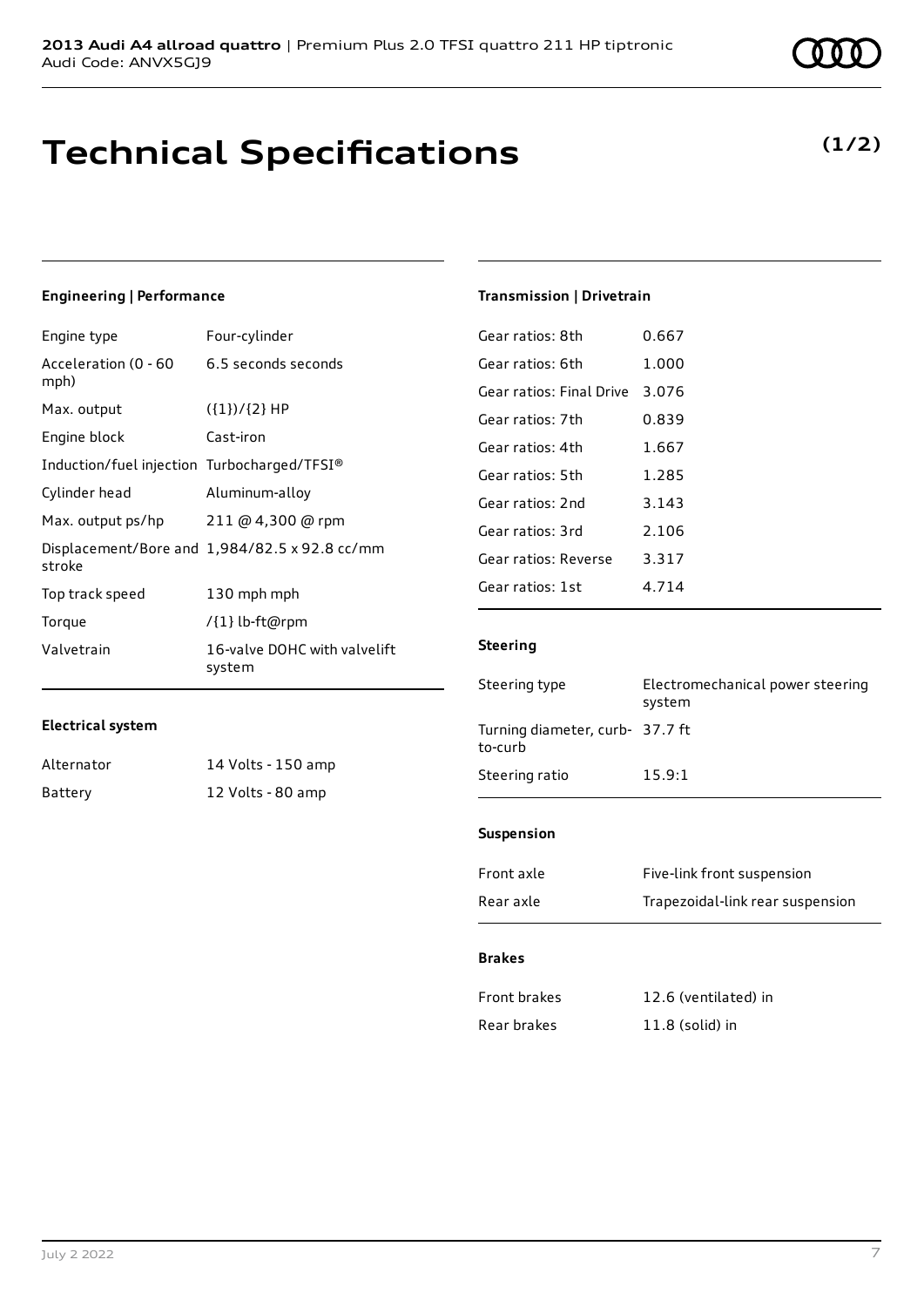# **Technical Specifications**

### **Body**

## Material Fully galvanized steel unibody with multistep anti-corrosion protection **Warranty | Maintenance**

| Warranty    | 4-Year/50,000 mile new vehicle<br>limited warranty                                       |
|-------------|------------------------------------------------------------------------------------------|
| Maintenance | 12-Month/5,000 mile (whichever<br>occurs first) NO CHARGE first<br>scheduled maintenance |

## **Interior measurements**

| Seating capacity                          | 5                      |
|-------------------------------------------|------------------------|
| Shoulder room, rear                       | 54.3 in                |
| Leg room, rear                            | 35.2 in                |
| Shoulder room, front                      | 55.5 in                |
| Head room, rear                           | 37.4 in                |
| Leg room, front                           | $41.3$ in              |
| Head room, front                          | 40.4 in                |
| Cargo volume, rear<br>seatbacks up/folded | 27.6/50.5 cu ft, cu ft |

#### **Exterior Measurements**

| Height                           | 58.0 in  |
|----------------------------------|----------|
| Overall width without<br>mirrors | 72.5 in  |
| Length                           | 185.9 in |
| Wheelbase                        | 110.4 in |
| Drag coefficient                 | .36 Cw   |
| Overall width with<br>mirrors    | 79 in    |
| Track rear                       | 62.0 in  |
| <b>Track front</b>               | 62.3 in  |
| Curb weight                      | 3,891 lb |
| Ground clearance,<br>loaded      | $7.1$ in |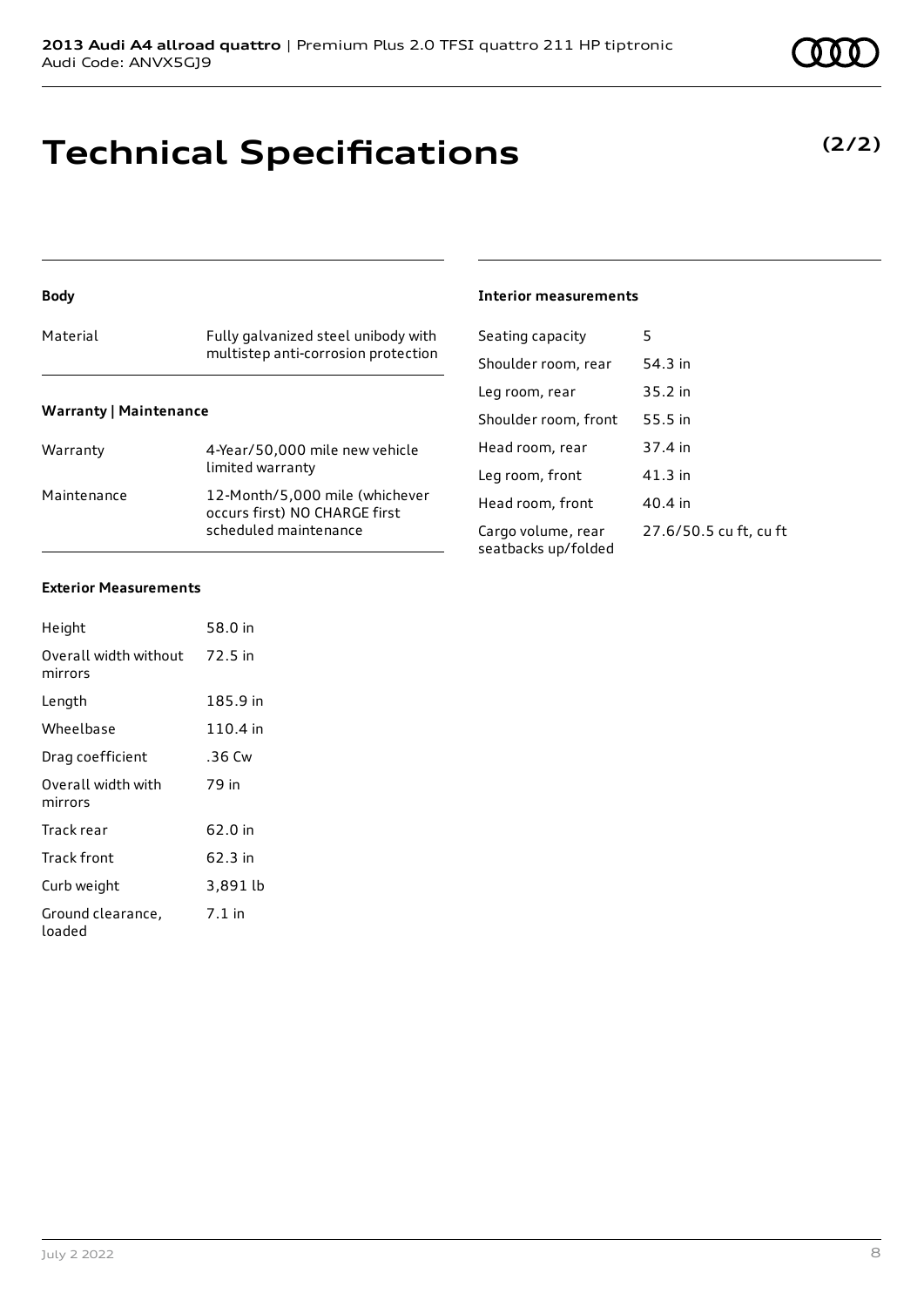

# **Consumption- and emission**

**Consumption by NEDC**

combined 23 mpg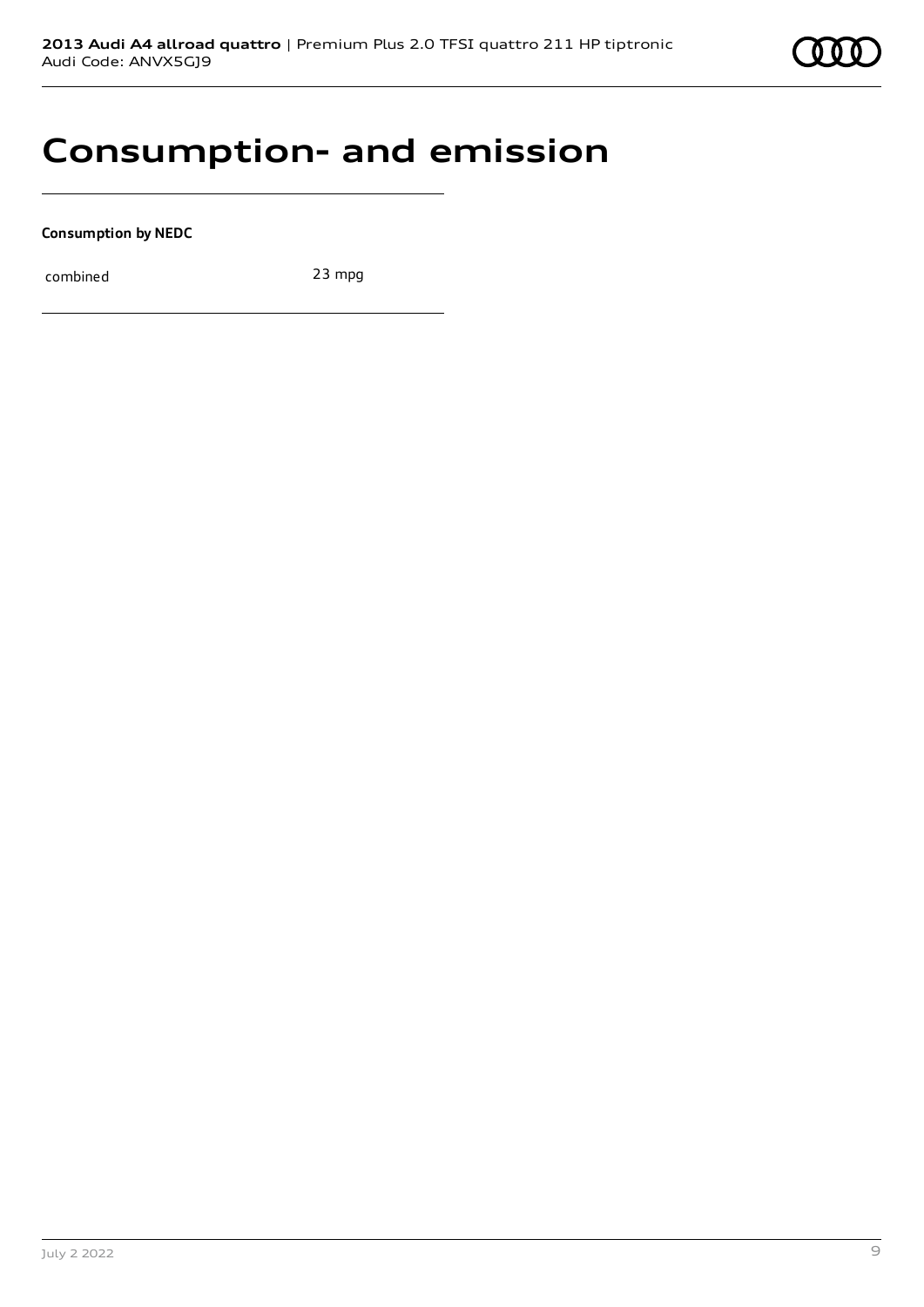

# **Contact**

Dealer **Audi Salt Lake City**

999 S State St 84111 Salt Lake City UT

Phone: +18014332834 FAX: 8014330304

www: [https://www.audisaltlakecity.com](https://www.audisaltlakecity.com/)